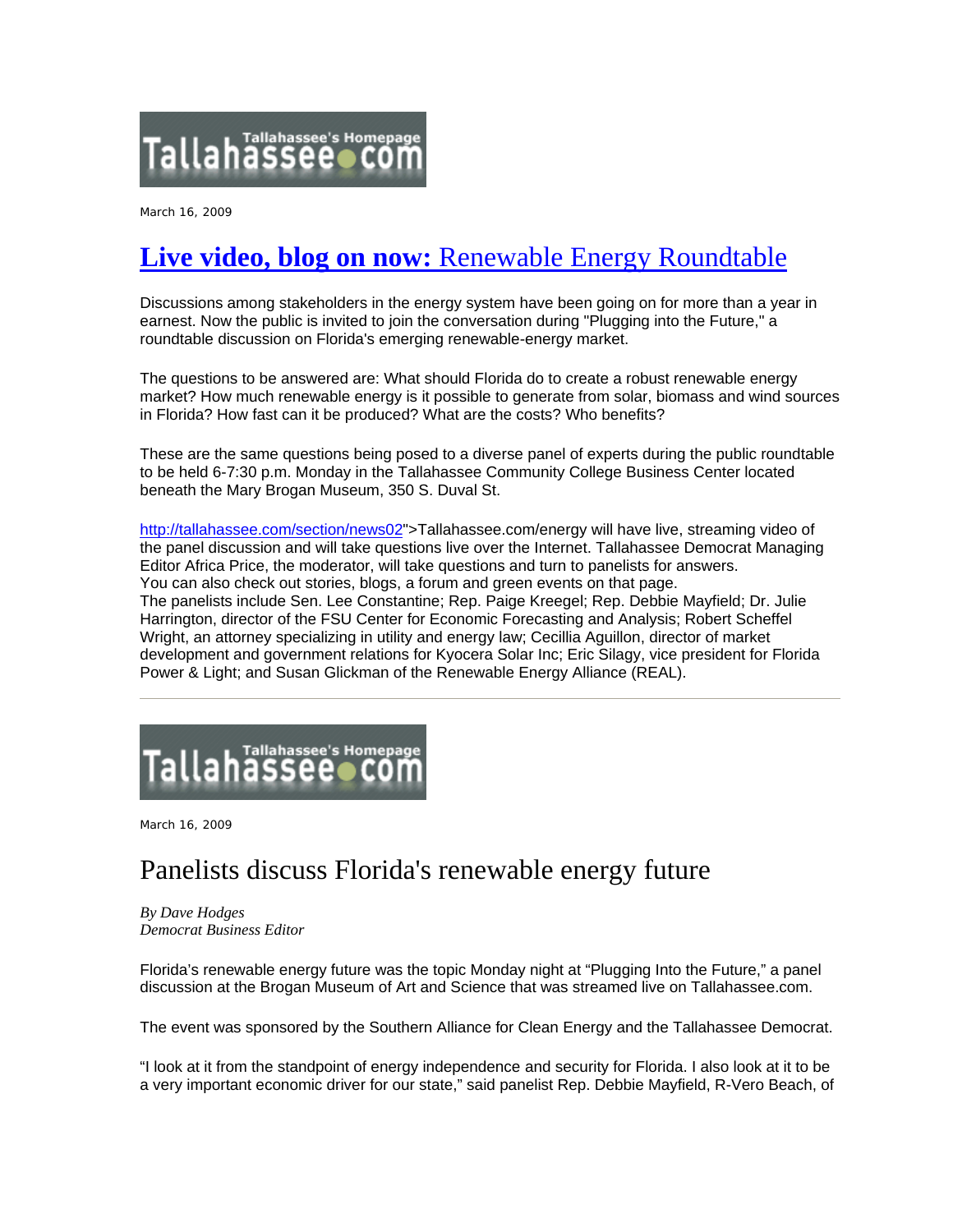the role renewable energy could have in the state's future.

Florida's goal of producing 20 percent of its electricity from renewable sources by 2020 will require 14 gigawatts of power output to meet the objective, said economist Julie Harrington, director of Florida State University's Center for Economic Forecasting and Analysis.

"In terms of benefits, it's important to note that energy purchases that go outside the state in terms of importing for oil are a loss of dollars," Harrington said. "Every time that we can keep those dollars in the state and generate dollars here, that's a benefit for the state."

Citing recent studies, Harrington told the gathering that top jobs in renewable energy will range from solar systems installers, wind turbine technicians and biodiesel production specialists to electrical engineers and construction personnel needed to build facilities.

For example, as many as 140 construction jobs will be required for every 100 megawatts of production capacity built.

Attorney Robert Scheffel Wright, who represents the Florida Retail Federation and various biomass and solar energy development companies, said the impact of renewable energy will be widespread.

"At a very personal level, energy touches everybody in Florida in meaningful, very very real ways," he told the gathering. The average state resident pays \$150 to \$180 a month for power, based on 1200 kilowatt hours consumed.

Renewable energy, implemented properly, will provide more stable electric bills. Wright noted that Florida imports 96 to 97 percent of the power-generating fuel used in the state to make electricity. It's not all from overseas, but it must be brought in nonetheless "Every kilowatt hour that we displace by renewable energy or efficiency in Florida is a kilowatt hour of fuel that we don't have to import into Florida."

Moderators for the 90-minute program were Tallahassee Democrat Managing Editor Africa Price and George Cavros of the Southern Alliance for Clean Energy.

Other panelists included state Sen. Lee Constantine; Cecilia Aguillon, director of market development for Kyocera Solar; Susan Glickman of the Renewable Energy Alliance; and Eric Silgay, vice president of Florida Power & Light.



March 15, 2009

## 'Plugging into the Future' opens discussion on renewable energy

*By John Wark special to the democrat*

Florida appears on the verge of reinventing its electric power system with potentially far-reaching consequences for utilities, homeowners, businesses, the state economy and even national security.

Discussions among stakeholders in the energy system have been going on for more than a year in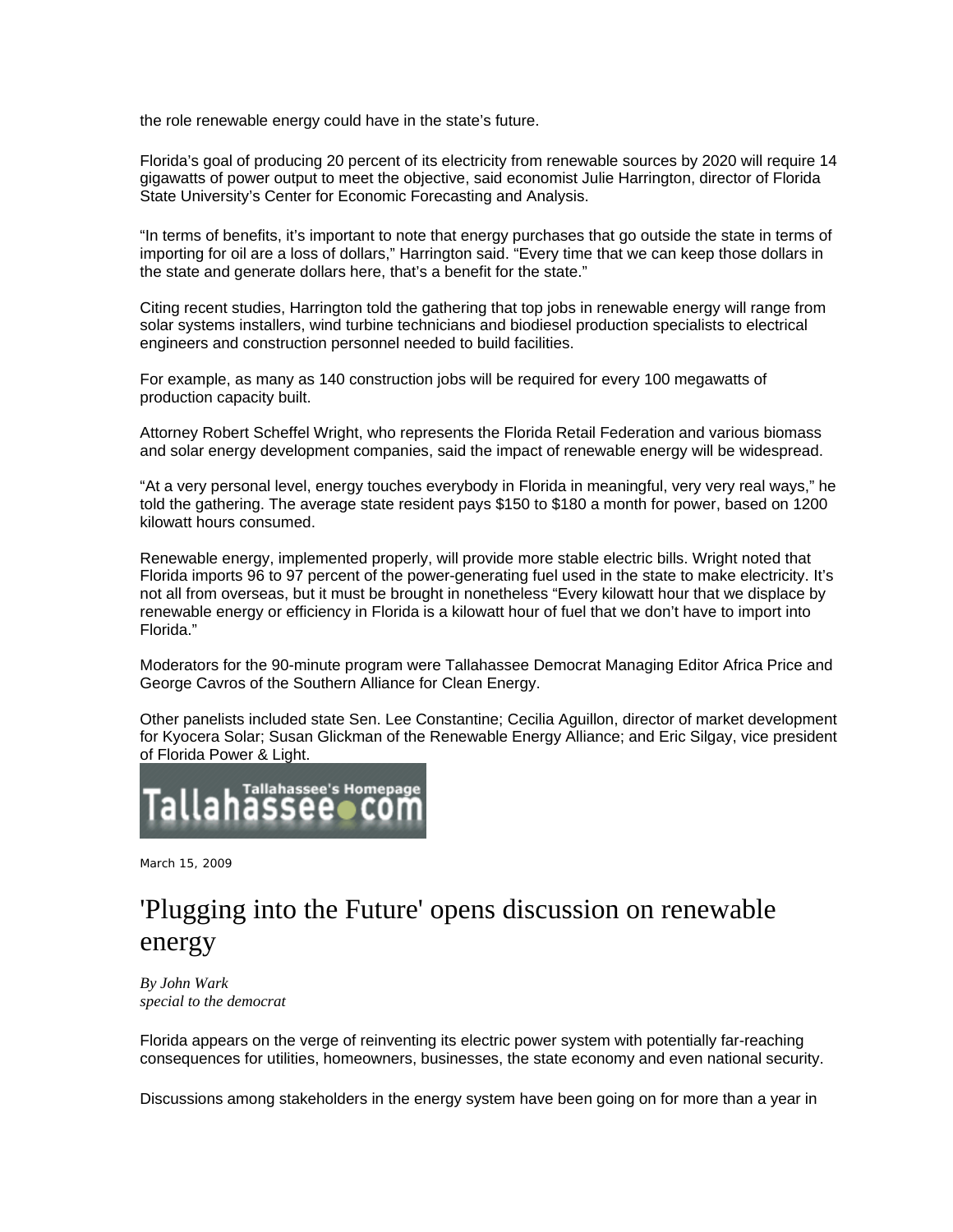earnest. Now the public is invited to join the conversation during "Plugging into the Future," a roundtable discussion on Florida's emerging renewable-energy market.

The questions to be answered are: What should Florida do to create a robust renewable energy market? How much renewable energy is it possible to generate from solar, biomass and wind sources in Florida? How fast can it be produced? What are the costs? Who benefits?

These are the same questions being posed to a diverse panel of experts during the public roundtable to be held 6-7:30 p.m. Monday in the Tallahassee Community College Business Center located beneath the Mary Brogan Museum, 350 S. Duval St.

Tallahassee.com will have live, streaming video of the panel discussion and will take questions live over the Internet. *Tallahassee Democrat* Managing Editor Africa Price, the moderator, will take questions and turn to panelists for answers.

The panelists include Sen. Lee Constantine; Rep. Paige Kreegel; Rep. Debbie Mayfield; Dr. Julie Harrington, director of the FSU Center for Economic Forecasting and Analysis; Robert Scheffel Wright, an attorney specializing in utility and energy law; Cecillia Aguillon, director of market development and government relations for Kyocera Solar Inc; Eric Silagy, vice president for Florida Power & Light; and Susan Glickman of the Renewable Energy Alliance (REAL).

The *Tallahassee Democrat* and the Renewable Energy Alliance, a group made up of renewable energy companies, clean energy advocates and nonprofit environmental groups are sponsoring the roundtable.

### **heyjack** [wrote:](http://www.tallahassee.com/apps/pbcs.dll/section?category=pluckpersona&U=2f1cb055b0824fe39749973df29642a9)

#### **Comments:**

Regarding cellulosic ethanol, Verenium has touted itself as a leader its development from canes, grasses, wood chips, & other biomass sources.

Verenium, owned by Vinod Khosla, owner of Sun MicroSystems, was given a \$7M grant by Florida's Ag Commissioner. After having also been funded \$112.5M by BP, Vereniium announced to the SEC March 16 that independent accountants hired by the firm have raised "substantial doubt about our ability to continue as a going concern." Company stock was selling for 30 cents today.

Mixing CE with gasoline causes mpg to decrease 4 to 5 mpg. CE takes 5 gallons of water per gallon to produce, and we in FL don't have water to waste.

Verenium is proving that CE from wood chips will be a failure; it cannot be transported by pipeline as it absorbs moisture from the air & causes problems in auto engines.

Florida shouldn' t sink more taxpayer money into failing CE ventures, & CE shouldn't be included the Renewable Portfolio Standards.

I think it is time to break up the monopolies and "good old boy" networks in the state of Florida and then we will have a market.

[http://www.solarglobalgreen.com](http://www.solarglobalgreen.com/)

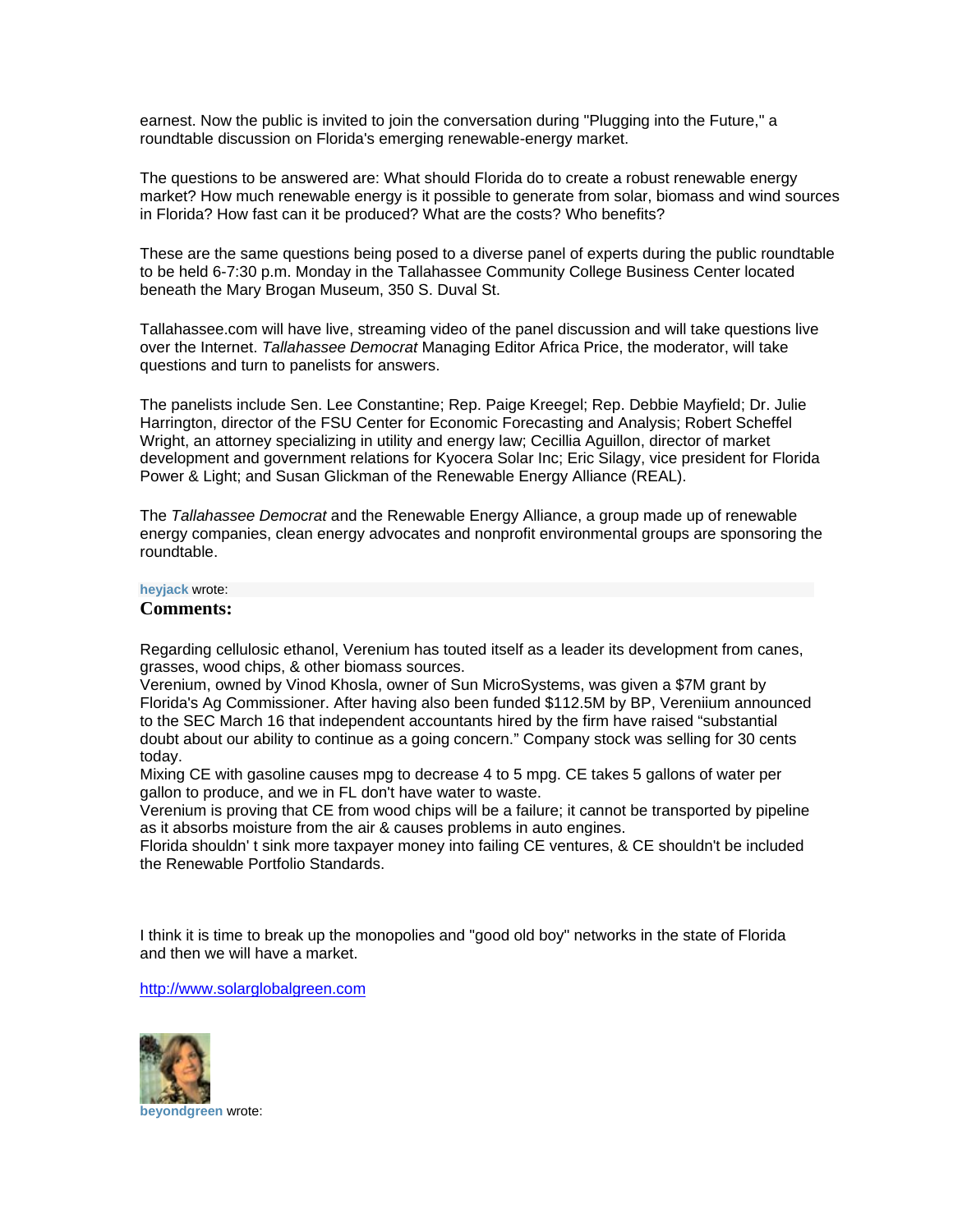There could be no better investment in America than to invest in America becoming energy independent! We need to utilize everything in out power to reduce our dependence on foreign oil including using our own natural resources. Create cheap clean energy, new badly needed green jobs and reduce our dependence on foreign oil.The high cost of fuel this past year seriously damaged our economy and society. The cost of fuel effects every facet of consumer goods from production to shipping costs. After a brief reprieve gas is inching back up.OPEC will continue to cut production until they achieve their desired 80-100. per barrel.If all gasoline cars, trucks, and SUV's instead had plug-in electric drive trains the amount of electricity needed to replace gasoline is about equal to the estimated wind energy potential of the state of North Dakota 3/16/2009 5:27:41 PM

#### **beyondgreen** [wrote:](http://www.tallahassee.com/apps/pbcs.dll/section?category=pluckpersona&U=b4cd3051159341e992fced3ef0492aa1)

We have so much available to us such as wind and solar. Let's spend some of those bail out billions and get busy harnessing this energy. Create cheap clean energy, badly needed new jobs and reduce our dependence on foreign oil. What a win-win situation that would be for our nation at large! There is a really good new book out by Jeff Wilson called The Manhattan Project of 2009 Energy Independence Now. http://www.themanhattanprojectof2009.com



#### **[Havanaberry](http://www.tallahassee.com/apps/pbcs.dll/section?category=pluckpersona&U=ae1db785691a4d779e9fbde3d53b73ff)** wrote:

I visited the World Fair in 1964 to see the new Fuel Cell that was going to revolutionize our energy needs, powered by LP & Natural gas, 20years later when I wondered what happened to it, I found it being used in our Space Program, and never released to our general public. I think we are doing good with our renewable energy programs available today, but I think we are overlooking some areas that need to be pursued. Years ago we dammed up our rivers for reservoirs to convert water power to energy, then coal,natural gas, & nuclear. Today we have a flow that we didn't have 50 years ago. It is the flow of vehicle traffic, to and from our cities everyday. I am talking about secondary means of electricity to our existing system, sure we need more power plants that take years to build, but capturing from several sources will sustain our current needs and should not be that complicated. We our government owns our highways and the private sector own our power plants. 3/16/2009 9:58:27 AM

#### **jliles** [wrote:](http://www.tallahassee.com/apps/pbcs.dll/section?category=pluckpersona&U=290f7fb1712a45628ba2c008ff56a14a)

President Obama has proposed a carbon cap to reduce greenhouse gas emissions 80 percent by 2050 and invest \$150 billion over the next ten years to spur private development of clean energy technology. He wants to set a national renewable energy standard of 25 percent by 2025 and weatherize one million homes each year. This plan would create up to five million new jobs. Within 10 years, it would save more oil than we currently import from the Middle East and Venezuela combined. Consumers will save on their energy bills thanks to more efficient homes, appliances, and vehicles.

Weatherization in Florida - sounds like a real opportunity that all Tallahasseans should take advantage of. This meeting should be useful for finding out more about green jobs and renewable energy.

3/16/2009 9:27:03 AM